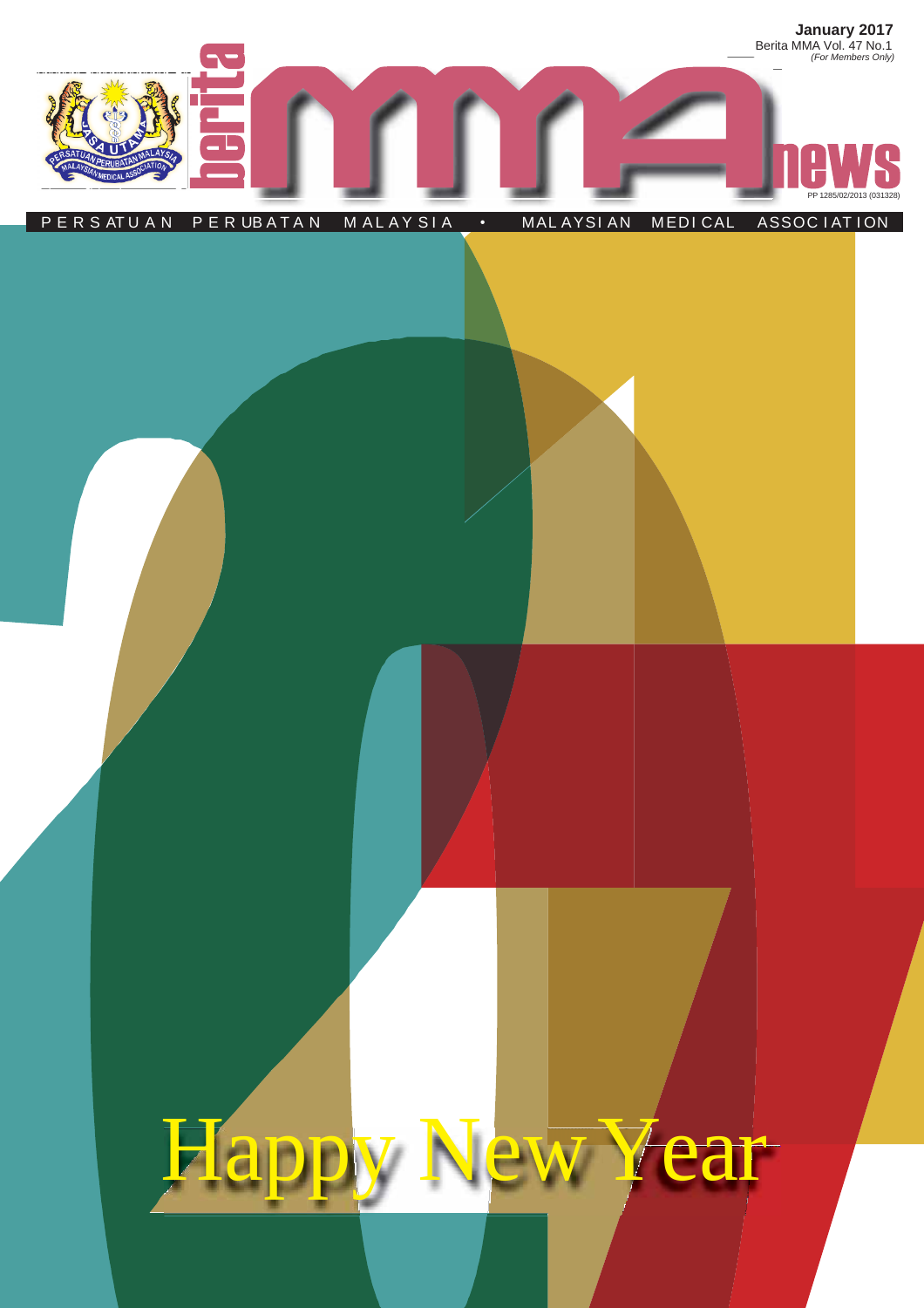

# Moving On, 2017!

*Dato' Pahlawan Dr R. Mohanadas Editor [genmohan@gmail.com](mailto:genmohan@gmail.com)*

We move on to 2017, with a hope and prayer that this coming year will be a year more peaceful, comfortable, and generally happier for all of us, be it the family or the e move on to 2017, with a hope and prayer that this coming year will be a year more peaceful, comfortable, and profession. The challenges we had faced in the year 2016 have been enormous, I do not wish to remind or recall the many issues that had surfaced globally, nationally and for the profession. Thankfully we had weathered the year and are here to move forward with some optimism. God Bless us all!

For the MMA, the cycle starts again! The National Elections for the year 2017/18. Call-for-nominations is out by the Election Committ ee, and is published in the Berita MMA. The posts are: President-Elect, Honorary General Secretary, Honorary General Treasurer and two Deputy Secretaries. The closing date is 2 March 2017. Members who are passionate of the profession's issues, have time and ideas, and meet the qualifications specified in the MMA Constitution should come forward and offer themselves. The President-Elect for the next term comes from the Central Region, i.e. Wilayah Persekutuan and Selangor. The Editorial Board (EB) would like to advise all candidates to confine their manifestos to one page of the Berita. The EB does not edit election manifestos, it will be published as is.

The 57<sup>th</sup> Annual General Meeting of the MMA, together with its Scientific Meeting will be held from 18 – 21 May 2017 at the St Giles Wembley Hotel in Penang. The Co-Chairperson Dr Hooi Lai Ngoh will be updating the members on the developments for the AGM in Penang regularly. In this issue of the Berita, a tentative programme is published. The AGM Registration Form and Hotel Reservation Form and further details of the AGM will appear in the February issue of the Berita. Please block your dates to participate in the affairs of the Profession and Association, and treat the family to an enjoyable holiday in Penang; the street food, historical places

of interest, and the Penang Heritage Walk is not to be missed!

The Berita MMA has had a successful 2016. We managed to publish a varied spectrum of articles, contributed by key office bearers and the general membership, interviews with several personalities and at the same time ensuring financial stability. We are happy to announce that for the year 2016, once again, we managed to avoid requesting for funds from the MMA. We have a surplus of RM30,000, but we envisage a difficult year ahead. We have to work tirelessly to get advertisers. We wish to thank the ExCo Members who helped us connect with some organisations, but we will need more help in 2017. The soft copy of the Berita MMA gets uploaded by the first week of each month, and emails of the link are sent simultaneously, with the hope that members will download. We recognise increasing number of members are reading the soft copy, we even had one member write to us to stop sending the hard copy. We may have to progress further in this area to get our tech savvy young doctors to be with us, maybe even a MMA mobile app in the future. The cost of printing hard copies of the Berita has also been increasing each year. We need to look at options, taking cognizance of our membership with an age range of 28 to 90 years. We could live to a 100 years!!

By the time this Berita reaches you, the Xmas and New Year celebrations will be over, and almost all will be at work again. Our Chinese friends will start preparing for 28 January, the Chinese New Year. It is the year of the Rooster, and as I understand, it goes with the character traits of ''honesty and confidence and depicts a person who is intelligent and hardworking''. Yes, we need all of that!

*Gong Xi Fa <sup>C</sup>ai to all Reader<sup>s</sup> <sup>a</sup>nd thei<sup>r</sup> Families!*